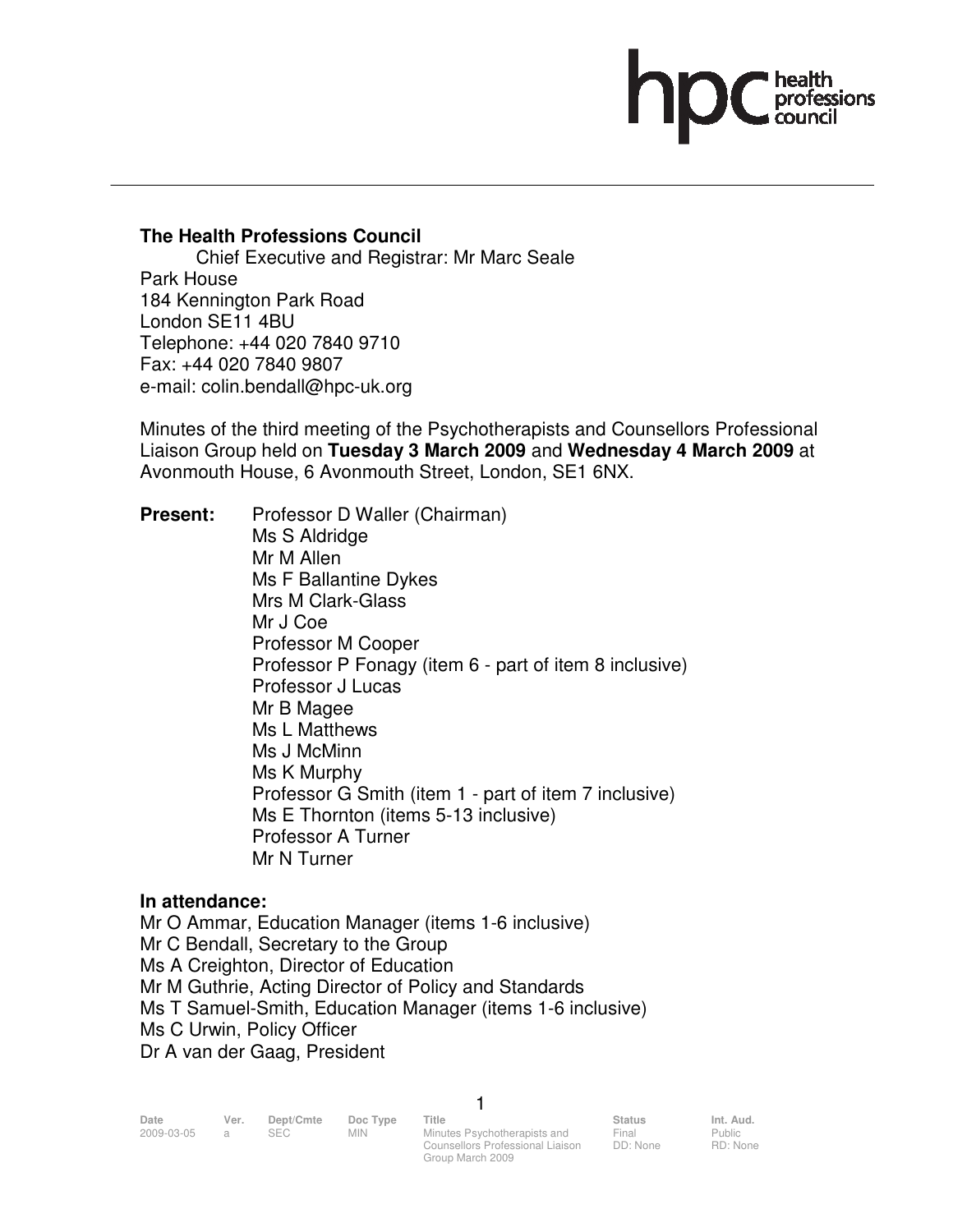# **Item 1.09/9 Apologies for absence**

- 1.1 The Chairman welcomed members of the Group and people in the public gallery.
- 1.2 Apologies for absence were received from Mr J Lousada (Mr M Allen attending instead). The Group noted that Ms Thornton had been delayed due to travel problems.
- 1.3 The Chairman reported that the HPC had received correspondence pointing out that the Group was not representative of all aspects of psychotherapy and counselling. The Group noted that it was not intended to be fully representative and it would not have been possible to select a membership which was fully representative, given the limits on the number of members. There had been more than 40 applications for the 11 places available and the selection of members had been made in accordance with a number of criteria which had been made available to applicants.

# **Item 2.09/10 Approval of agenda**

2.1 The Group approved the agenda.

# **Item 3.09/11 Minutes of the Professional Liaison Group meeting held on 28 and 29 January 2009**

- 3.1 The Group agreed that the minutes of the second meeting of the Professional Liaison Group should be confirmed as a true record and signed by the Chairman, subject to the following amendments:
	- paragraph 5.5 should state that a member had proposed that the Health Professions Order 2001 should be reviewed, to see it would be possible to have only profession-specific standards of proficiency. It had been argued that this would eliminate the requirement for development of separate profession-specific standards of proficiency for counsellors and psychotherapists. The member had suggested that the development of separate standards would prove problematic, given that there was an on-going and unresolved debate about whether counselling was significantly different from psychotherapy;
	- the beginning of paragraph 5.12 should be amended to state that a point had been made that only modalities with a

| Date       | Ver. | Dept/Cmte | Doc Type   | <b>Title</b>                     | <b>Status</b> | Int. Aud. |
|------------|------|-----------|------------|----------------------------------|---------------|-----------|
| 2009-03-05 |      | SEC.      | <b>MIN</b> | Minutes Psychotherapists and     | Final         | Public    |
|            |      |           |            | Counsellors Professional Liaison | DD: None      | RD: None  |

Group March 2009

 $\mathfrak{O}$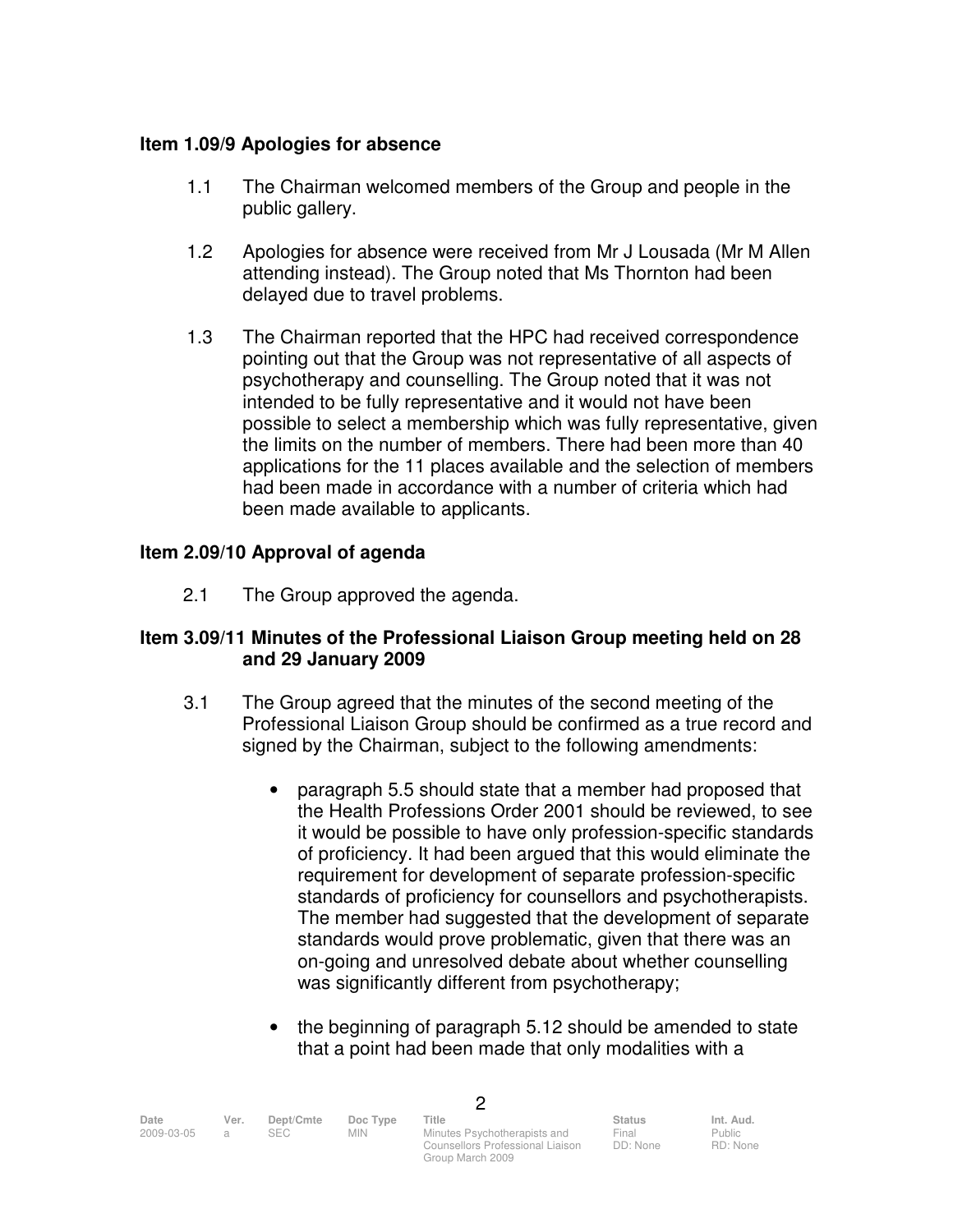coherent theoretical base should be included in the HPC Register.

 3.2 The Group noted that an organisation which had been represented in the public gallery for the meeting on 28 and 29 January 2009 had commented about the Group's working approach that the Register should not differentiate particular client groups. The same organisation had also made comments on the unconfirmed minutes. The Group noted that it would review its decisions in the light of debate at subsequent meetings. The Group noted that it would not be practical to accept comments on the minutes from the range of external parties who were interested in the Group's work.

# **Item 4.09/12 Matters arising**

- 4.1 The Group received a paper to note from the Executive.
- 4.2 The Group noted the actions list as agreed at the last meeting.
- 4.3 The Group noted that the draft legislation providing for the HPC to regulate practitioner psychologists was expected to be laid in the Westminster Parliament by 6 March 2009. Subject to the legislation being laid, the HPC's Education and Training Committee and Council would be asked to agree the threshold level of qualification for entry to the Register for practitioner psychologists.

## **Item 5.09/13 Education and training**

- 5.1 The Group received a paper for discussion from the Executive. The paper included the HPC's approach to approval of education and training programmes; the standards of education and training (SETs) and their relationship to the standards of proficiency; and responses received to the Call for Ideas. A comparison of qualifications in the UK and Ireland was tabled.
- 5.2 The Group noted the following aspects of the HPC's approach to approval of education and training programmes:
	- the processes were intended to be 'light touch'. For example, education providers could often use existing documentation to demonstrate how they met the SETs. In addition, the HPC tried to ensure that its visits to programmes coincided with internal validation events or visits by the relevant professional body;

3

Group March 2009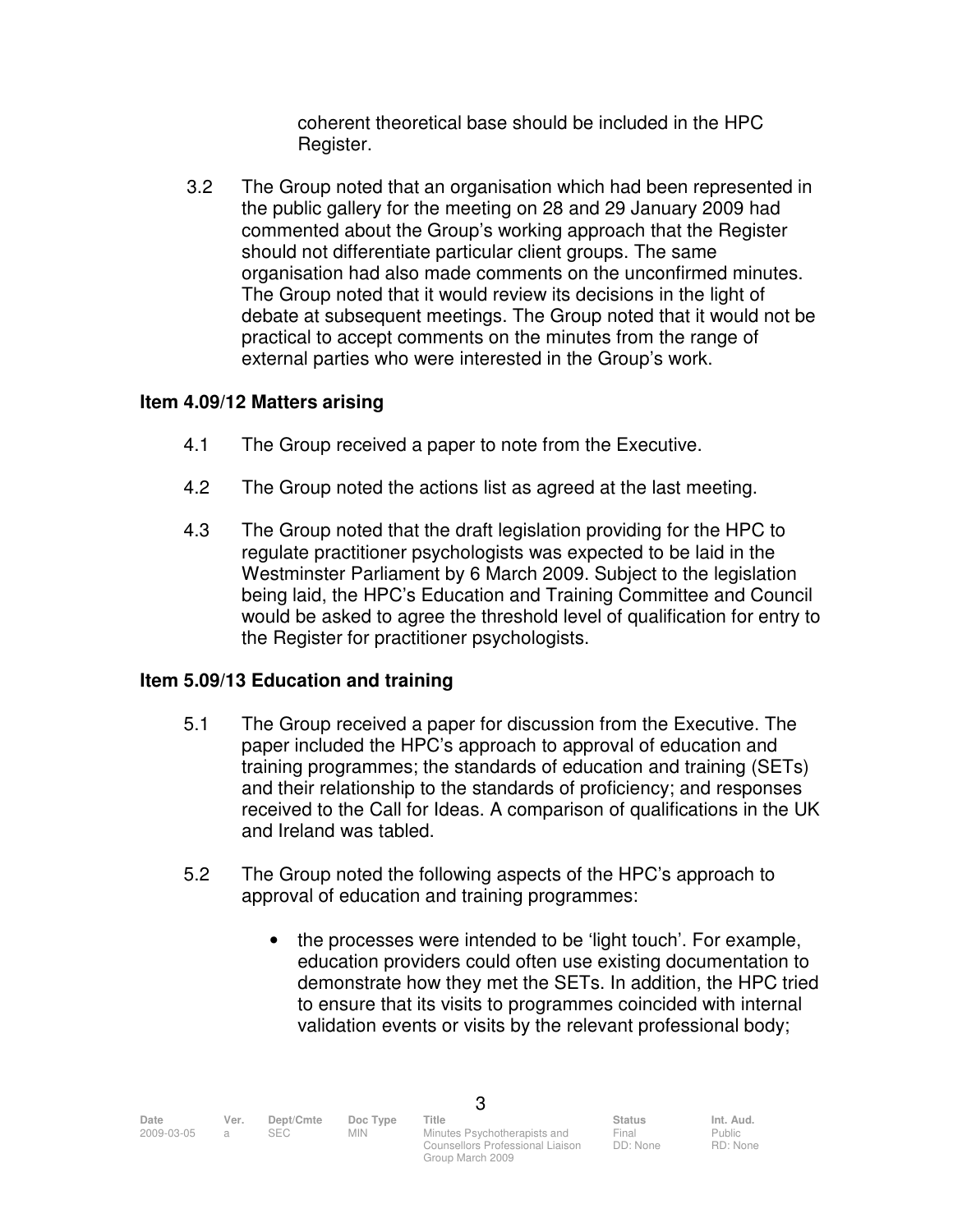- the HPC would consider any programme which lead directly to eligibility to apply for registration, including those in the process of being established and those provided by different types of organisations, including private providers;
- the HPC approved programmes on an open-ended basis, subject to consideration of any major changes and satisfactory annual monitoring;
- recommendations on whether to approve programmes were made by Visitors from the relevant profession and the relevant modality. Visitors were recruited through a public appointments process by the HPC and their recommendations were made separately from recommendations made by other organisations;
- the SETs required each programme to provide evidence of how the programme reflected 'the philosophy, values, skills and knowledge base as articulated in the curriculum guidance for the profession.' This meant that each profession and its professional bodies could have a significant, ongoing role in development of these aspects.
- 5.3 The Group noted that the number and diversity of education and training programmes for psychotherapy and counselling would present a significant challenge for the HPC. It was possible that programmes would be prioritised for an approvals visit, based on criteria to be decided in due course.
- 5.4 The Group discussed the implications for education and training if the Register differentiated between specific modalities. The Group noted that, if a modality-specific approach was adopted, programmes would be approved against the SETs to ensure that they delivered the standards of proficiency, including standards specific to each modality. If a modality-specific was not adopted, programmes would be approved against the SETs to ensure that they delivered the standards of proficiency for psychotherapy and/or counselling as appropriate.
- 5.5 The Group noted that, whilst some programmes only provided training in one modality, other programmes provided training in a range of modalities or took an integrative approach. Whilst individual programmes would need to show how they met the SETs, there was flexibility for each programme to interpret the HPC's standards in the light of a particular modality. The majority of the Group agreed that

| Date       | Ver. | Dept/Cmte | Doc Type | Title                            | Status   | Int. Aud.     |
|------------|------|-----------|----------|----------------------------------|----------|---------------|
| 2009-03-05 |      | SEC.      | MIN.     | Minutes Psychotherapists and     | Final    | <b>Public</b> |
|            |      |           |          | Counsellors Professional Liaison | DD: None | RD: None      |

Group March 2009

4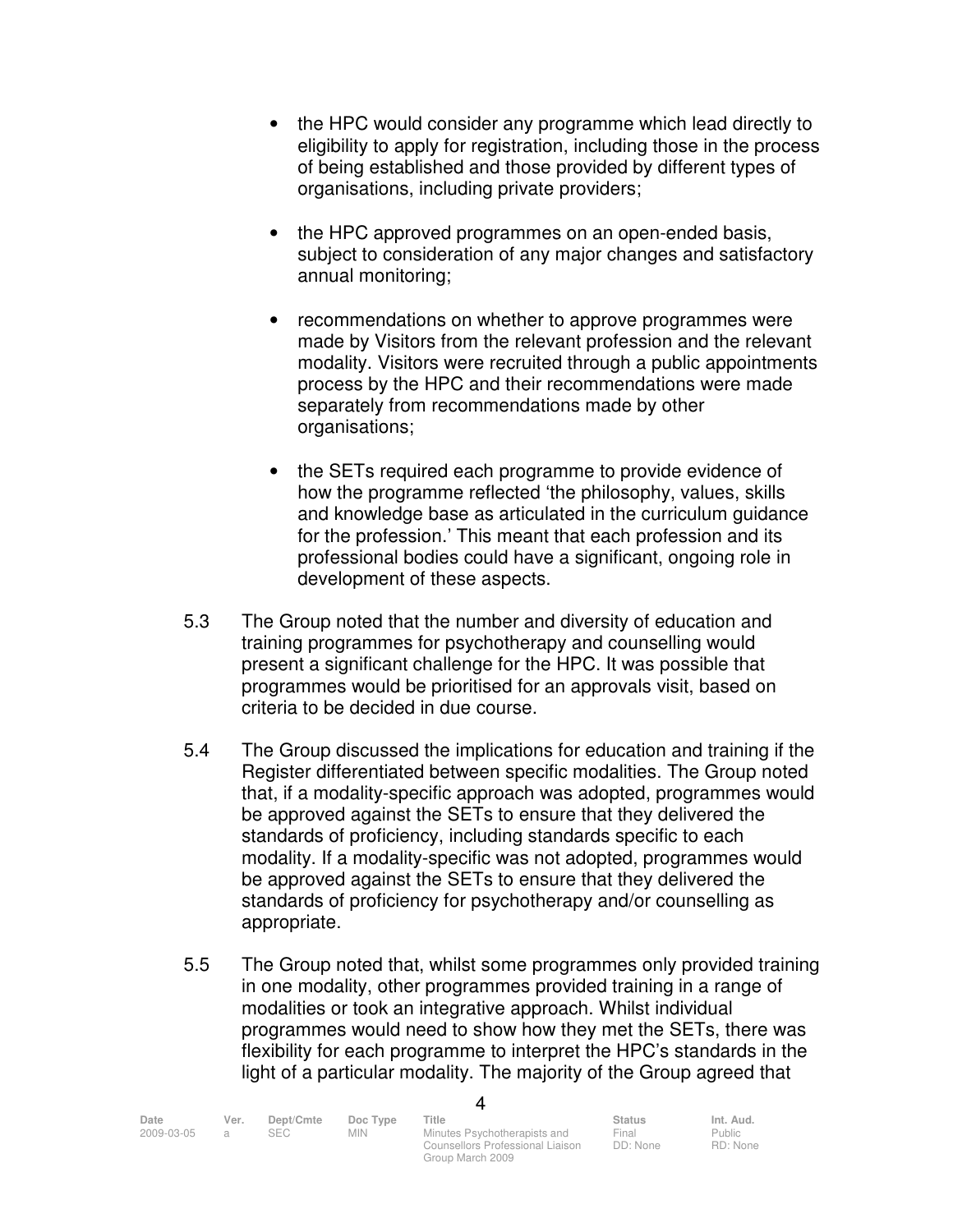the Register should not differentiate between specific modalities. The Group note that the British Association for Behavioural and Cognitive Psychotherapies would still prefer for modality-specific titles to be protected.

- 5.6 The Group noted that a new qualification framework was being developed on a credit basis, which would enable students to study individual units over a period of time. The Group noted that the SETs required programmes to have selection and entry criteria, including Accreditation of Prior Learning and other inclusion mechanisms. The Group noted that it was likely that individuals applying for registration would be required to hold an approved qualification, rather than a collection of individual modules or units.
- 5.7 The Group noted that the HPC could potentially approve the awards of professional bodies as an approved programme leading to registration, if such an award conferred the ability to practise. The Group noted that approaches to education and training varied significantly across psychotherapy and counselling. In some instances professional bodies ran systems of accreditation whereby practitioners are required to demonstrate the achievement of additional competencies. However, the Group noted that those working toward such accreditation would already be working autonomously, sometimes in independent practice. The HPC registered at the point of qualification when an individual was entitled to begin practising autonomously and started using the title for their profession, rather than at the end of any period of practice whilst working toward accreditation.
- 5.8 The Group noted that the SETs required integration of theory and practice to be central to the curriculum, to enable safe and effective practice. Whilst the SETs did not specify requirements for the number of hours of practice, the 'number, duration and range of placements' had to be appropriate to the achievement of the learning outcomes.
- 5.9 The Group agreed to return to the issue of the threshold level of qualification for entry to the Register in the light of future discussion and decisions about the standards of proficiency.

## **Item 6.09/14 Standards of proficiency: Background and context**

 6.1 The Group received a paper for discussion from the Executive. The paper set out the legal background to the standards of proficiency, the language and structure of the standards and their relationship to other standards.

| Date       | Ver. | Dept/Cmte | Doc Type   | Title                            | <b>Status</b> | Int. Aud. |
|------------|------|-----------|------------|----------------------------------|---------------|-----------|
| 2009-03-05 |      | SEC.      | <b>MIN</b> | Minutes Psychotherapists and     | Final         | Public    |
|            |      |           |            | Counsellors Professional Liaison | DD: None      | RD: None  |

Group March 2009

5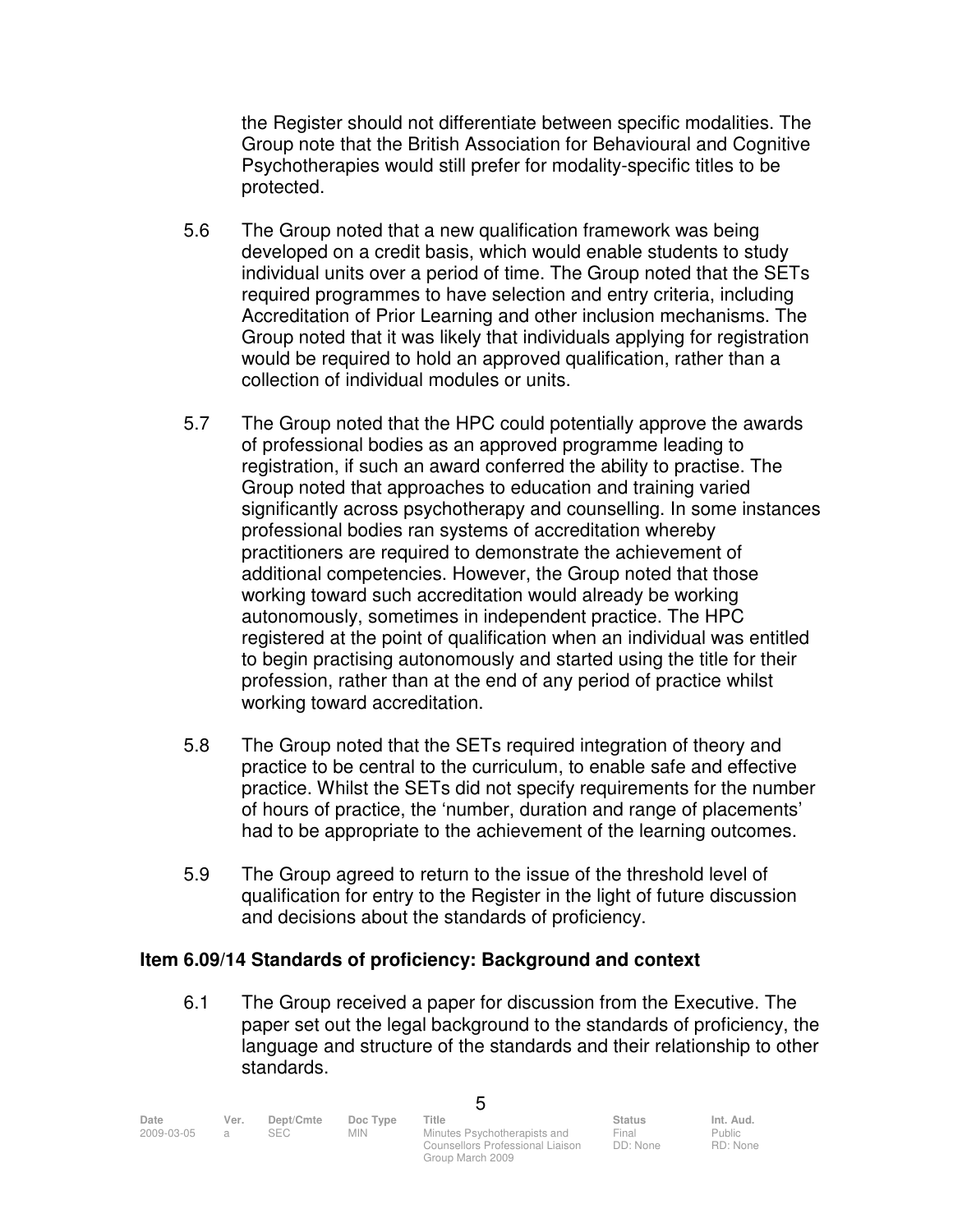- 6.2 The Group noted that, once an individual became registered, they had to continue to meet the standards which applied to their scope of practice (the areas in which they had the knowledge, skills and experience to practise lawfully, safely and effectively, in a way which met the HPC's standards and did not pose any danger to the public or the registrant).
- 6.3 The Group noted that the paper included examples of standards of proficiency for arts therapists and clinical scientists and the HPC's consultation document issued in 2008 on the draft standards of proficiency for practitioner psychologists. The paper also included draft set of standards of proficiency prepared by the British Association for Counselling and Psychotherapy. Draft standards of proficiency prepared by the UK Council for Psychotherapy were tabled.
- 6.4 The Group noted that the HPC was due to carry out a review of the language of the generic standards of proficiency, to ensure that they were appropriate for a wide range of professions. Any proposed changes to the standards would be subject to a consultation process.
- 6.5 The Group noted that the Executive would welcome comments from the Group's members on the draft standards of proficiency and any examples of other standards which might be used inform the standards of proficiency. As agreed in the Group's working model, the draft standards would comprise the generic standards of proficiency (applicable to all professions), standards common to counselling and psychotherapy, and standards specific to counselling and standards specific to psychotherapy. The draft standards would be considered at the next meeting of the Group.
- 6.6 In discussion, the following points were made:
	- the generic standards required an ability to use research, but there were different approaches to research across counselling and psychotherapy courses as a whole and not all training required the use of research. Not all trainings required candidates to carry out research themselves, but most required candidates to be aware of research and apply it to practice.;
	- the generic standards required understanding of the structure of function of the human body relevant to practice but this would not be applicable in psychotherapy and counselling;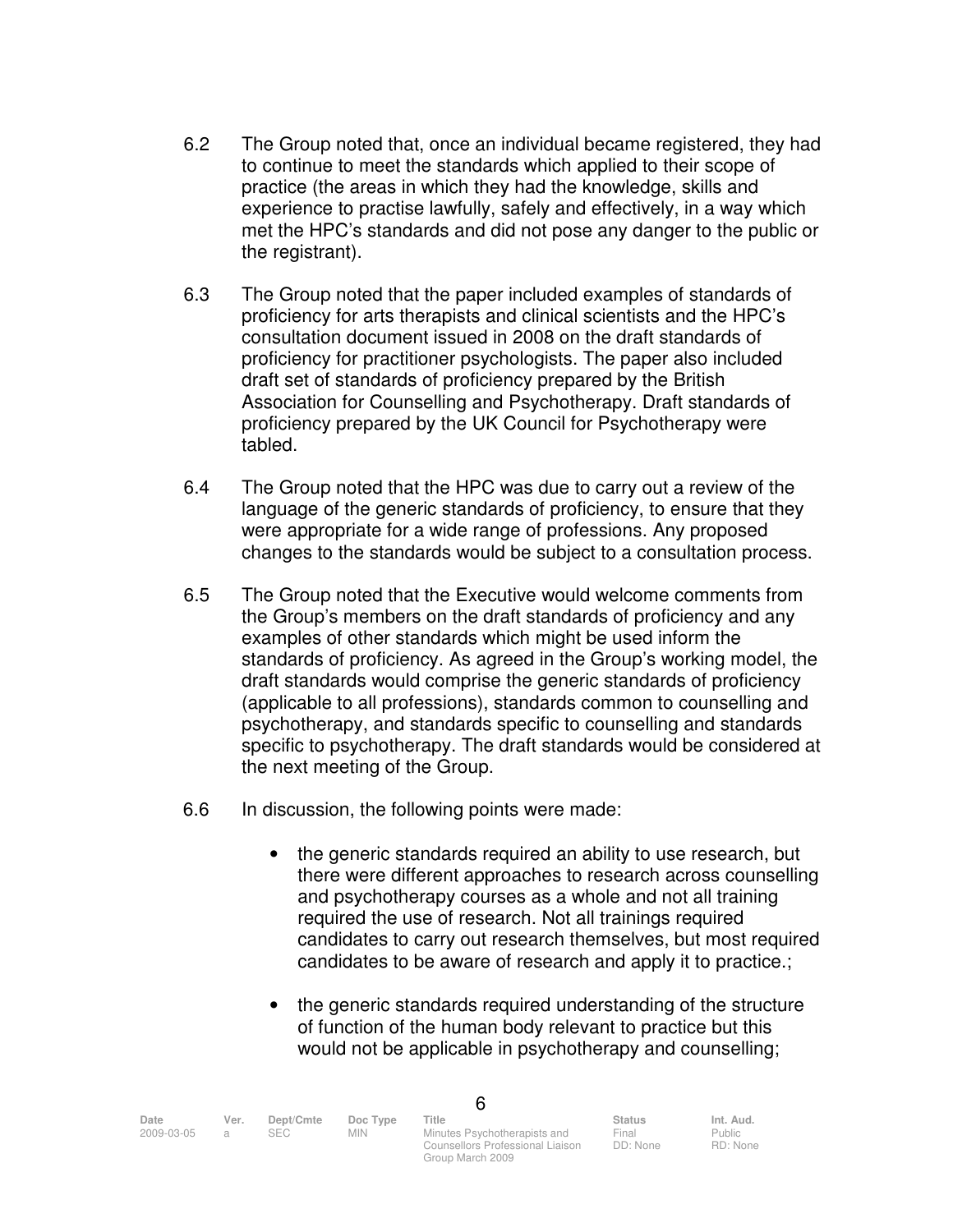- specific requirements for communication in English (to a standard equivalent to a level in the International English Language Testing System) would have to be justified. Communication might be both verbal and non-verbal;
- the profession-specific standards should mention that working through relationships was a key ingredient of therapeutic change; and
- the profession-specific standards should require an ability to recognise when a service user might be at risk of harm and be able to refer them appropriately (e.g. service users with mental health issues).

# **Item 7.09/15 Voluntary register transfers**

- 7.1 The Group received a paper for discussion from the Executive. The paper outlined routes to registration; issues around the transfer of registers maintained by voluntary membership organisations; and responses to the Call for Ideas on the criteria which might be used for deciding which voluntary registers should transfer to HPC. A revised version of appendix 1 to the paper (which summarised details of a number of voluntary registers) was tabled. The Group noted that a complete list of voluntary registers would be provided at a future meeting.
- 7.2 The Group noted that there were numerous voluntary registers and discussed the logistics of transferring these. The Group noted that it was likely that any timetable for transferring registers would require a lead-in period for the HPC to work with each organisation. The Group noted that the final list of transferred registers would be included in any draft legislation for regulation of psychotherapists and counsellors. The decision on whether to include a voluntary register in the draft legislation would ultimately be made by the Department of Health, although this could be challenged through judicial review.
- 7.3 The Group noted that, if the HPC regulated psychotherapists and counsellors, there were several possible routes by which an individual could be registered, depending on their circumstances:

Group March 2009

7

• if they were a member of a voluntary register, that register might be transferred to the HPC. However, anyone subject to a disciplinary sanction by a membership organisation would not automatically transfer. Those individuals who were currently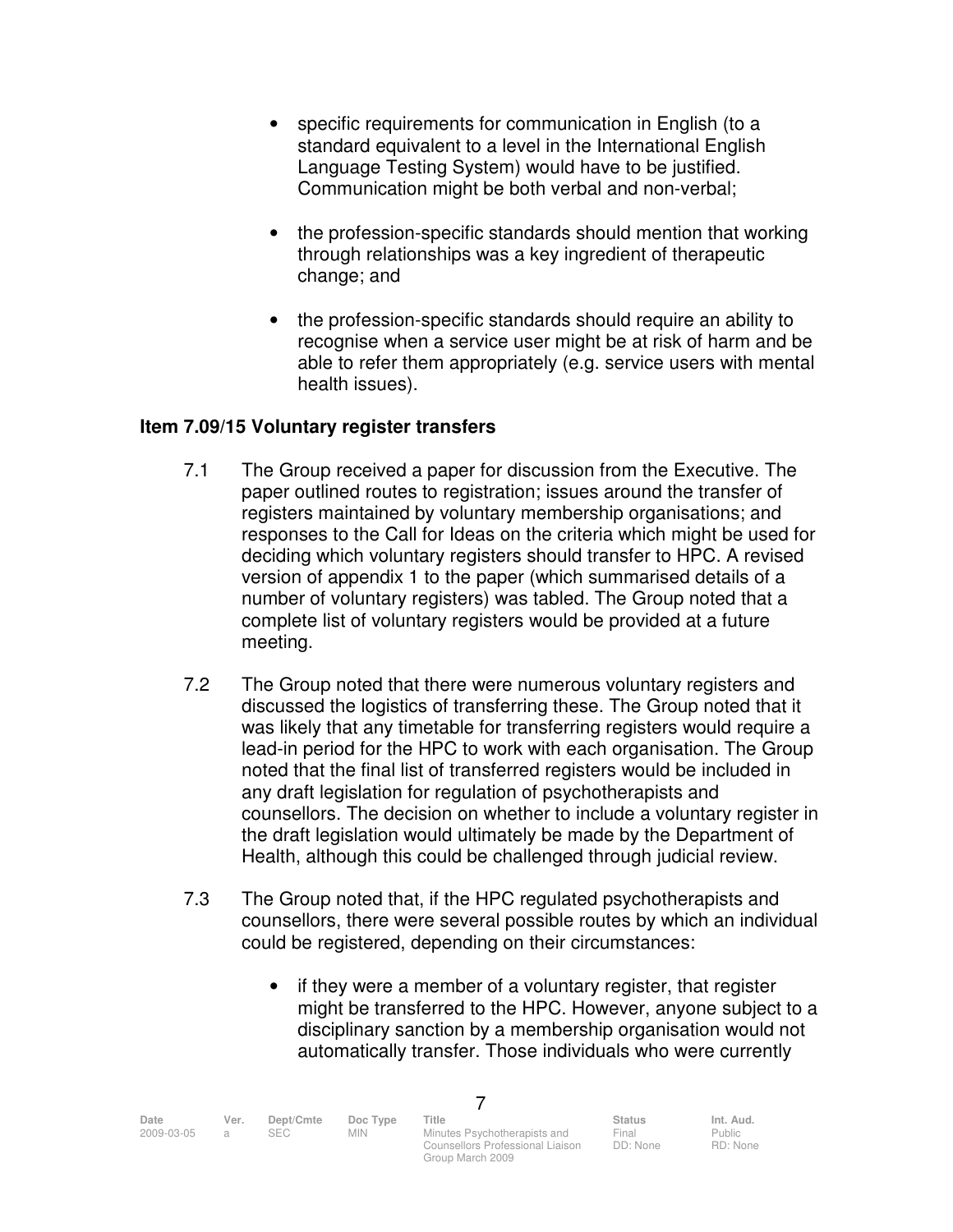subject to proceedings would have their case transferred to the HPC's fitness to practise process; or

- if they did not hold an approved qualification, the individual could apply via the grandparenting process, which would involve a review of the application by two assessors (members of the profession) and an appeal process for unsuccessful applications;
- after the grandparenting period closed, the individual would need to undertake a UK approved course in order to apply for registration (i.e. a programme approved by HPC as meeting the standards of education and training).
- 7.4 The Group noted that a similar process had taken place in other professions which had become regulated by the HPC and similar issues had been discussed by those professions. The Group agreed that the criteria for transfer of voluntary registers should be as inclusive as possible, to balance the need for public protection against the rights of individuals who had been in practice for some time. The Group also agreed that the criteria which were set should be those necessary to ensure public protection.
- 7.5 The Group noted that, if a voluntary register was transferred, professional bodies could choose to continue to maintain a list of members. Whilst individual registrants were not required to belong to a professional body, many chose to do so because of the benefits of membership. Professional bodies could continue to have an important role in areas such as developing professional standards and representing the views of its members.
- 7.6 The Group noted that, in the Call for Ideas, HPC had suggested four criteria for deciding which voluntary registers should transfer to HPC. These had included clear criteria for entry to membership (which might include the accreditation or approval of education and training programmes); a mechanism for dealing with complaints about members and the ability to remove from membership if necessary; a commitment to the Continuing Professional Development (CPD) of its members; and lay involvement in decision making.
- 7.7 The Group felt that the criterion for 'lay involvement in decision making' was unclear, as it did not explain what level of involvement was required and whether 'decision making' related to fitness to practise procedures or other types of decisions (e.g. strategic

| Date       | Ver. | Dept/Cmte | Doc Type   | Title                                                            | <b>Status</b>     | Int. Aud.          |
|------------|------|-----------|------------|------------------------------------------------------------------|-------------------|--------------------|
| 2009-03-05 |      | SEC.      | <b>MIN</b> | Minutes Psychotherapists and<br>Counsellors Professional Liaison | Final<br>DD: None | Public<br>RD: None |

Group March 2009

8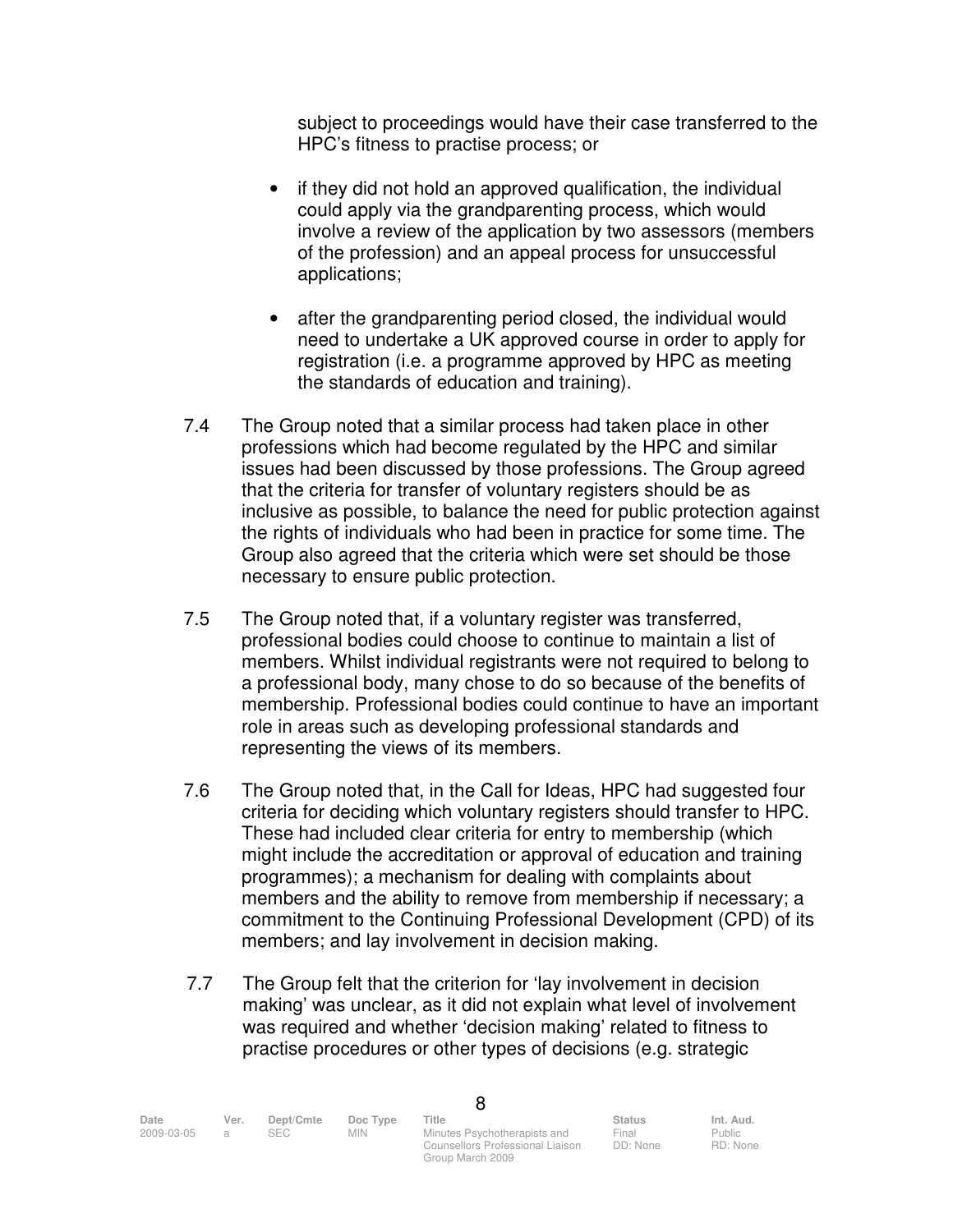decisions). The Group agreed that this criterion should not be a high priority in deciding whether voluntary registers should transfer.

- 7.8 The Group agreed that the following criteria should also be considered in deciding whether voluntary registers should transfer. The Group felt that these criteria would help to ensure protection of the public:
	- evidence of adherence to a code of ethics informing a code of conduct;
	- evidence of robust, open and transparent procedures for dealing with complaints about practitioners, including evidence that the procedures were followed;
	- evidence that members were expected to demonstrate their continuing professional development;
	- evidence that a voluntary register required supervision, with an explanation of the term 'supervision' in the particular context of psychotherapy and counselling; and
	- robust systems in place for deciding membership of the voluntary register.
- 7.9 The Group noted that some responses to the Call for Ideas had suggested that one of the criteria should be that voluntary registers should have been established for a number of years. The Group agreed that this would be inappropriate, as it would be more important for a voluntary register to have robust procedures which would help to ensure public protection. The Group agreed that any time limit would be arbitrary. It was also felt that a relatively new register was unlikely to be able to demonstrate evidence of the other criteria used.
- 7.10 The Group noted that some responses to the Call for Ideas had suggested that one of the criteria for transfer should be that the voluntary register specified a minimum number of client hours worked. The Group noted that some voluntary registers specified a number of hours. Some members of the Group felt that it was important that practitioners should have a significant number of client hours, to ensure better protection of the public. The Group noted that the HPC did not set specific requirements for a number of hours in practice and that a specific number of hours would have to be justified. In addition, there were possible equality and diversity issues around specifying a certain number of hours.
- 7.11 The Group noted that, if the HPC decided that a voluntary register did not meet the criteria, it was likely that the organisation concerned would be able to ask the HPC to review its decision.

| Date       | Ver. | Dept/Cmte | Doc Type   | Title                            | <b>Status</b> | Int. Aud. |
|------------|------|-----------|------------|----------------------------------|---------------|-----------|
| 2009-03-05 |      | SEC.      | <b>MIN</b> | Minutes Psychotherapists and     | Final         | Public    |
|            |      |           |            | Counsellors Professional Liaison | DD: None      | RD: None  |

| w       |   |  |
|---------|---|--|
|         |   |  |
|         |   |  |
|         |   |  |
| ×<br>۰. | r |  |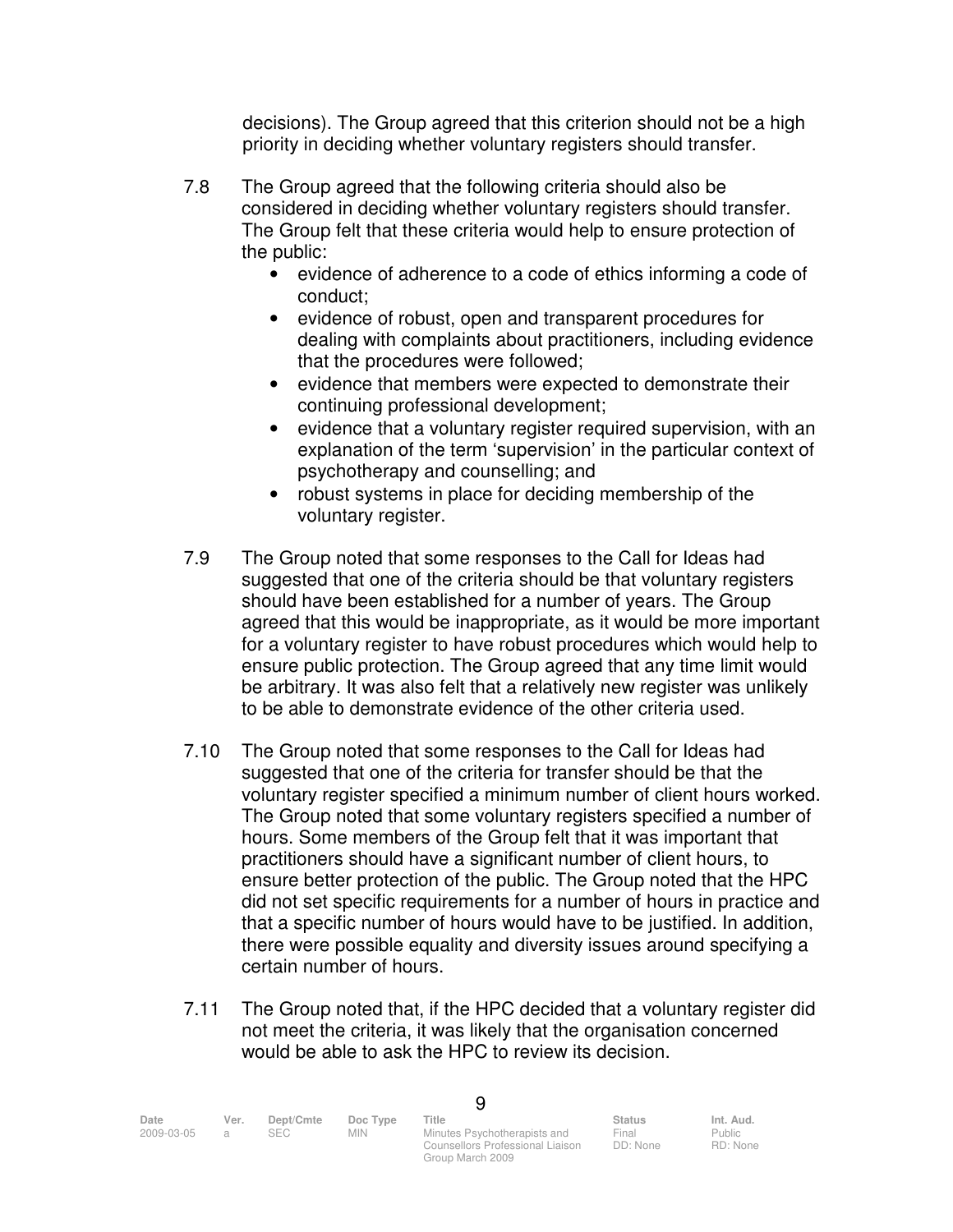- 7.12 The Group discussed possible approaches to deciding which registers should transfer. The Group agreed that the following process should be used:
	- the criteria for transfer of voluntary registers should be widely circulated to organisations, who would be given an opportunity to 'map' their registers against the criteria and provide evidence of how they met the criteria;
	- the evidence would be assessed by the HPC's Executive, who should request further information and evidence if necessary;
	- the Executive would make a recommendation to the Health Professions Council; and
	- the decision on whether a register should be transferred should be made by a meeting of the Health Professions Council.
- 7.13 The Group agreed that the Executive would write up the criteria based on the discussion above and bring this to a future meeting for the Group's approval.

# **Action: CU (ongoing)**

# **Item 8.09/16 Grandparenting**

- 8.1 The Group received a paper for discussion from the Executive. The paper outlined the background and context to the grandparenting process and responses to the Call for Ideas on the length of the grandparenting criteria and proposed criteria.
- 8.2 The Group noted that a transitional period of registration, known as 'grandparenting' was necessary when introducing statutory regulation. During the grandparenting period (i.e. the period allowed for applications), individuals who were not eligible to be members of the voluntary or statutory register could apply for registration. Grandparenting was not intended for individuals who held approved qualifications but who chose not to join a voluntary register. The length of a grandparenting period needed to balance issues relating to public protection and the length of time need to communicate with the profession and raise awareness. The Group noted that grandparenting was only open to those who were using a protected title immediately prior to the start of the grandparenting period.
- 8.3 The Group noted that, for the 13 professions currently regulated by the HPC, the grandparenting period had been two years. It was likely that the grandparenting period for practitioner psychologists would be three years. The Group noted that experience had shown that

| Date       | Ver. | Dept/Cmte | Doc Type   | Title                            | <b>Status</b> | Int. Aud. |
|------------|------|-----------|------------|----------------------------------|---------------|-----------|
| 2009-03-05 |      | SEC.      | <b>MIN</b> | Minutes Psychotherapists and     | Final         | Public    |
|            |      |           |            | Counsellors Professional Liaison | DD: None      | RD: None  |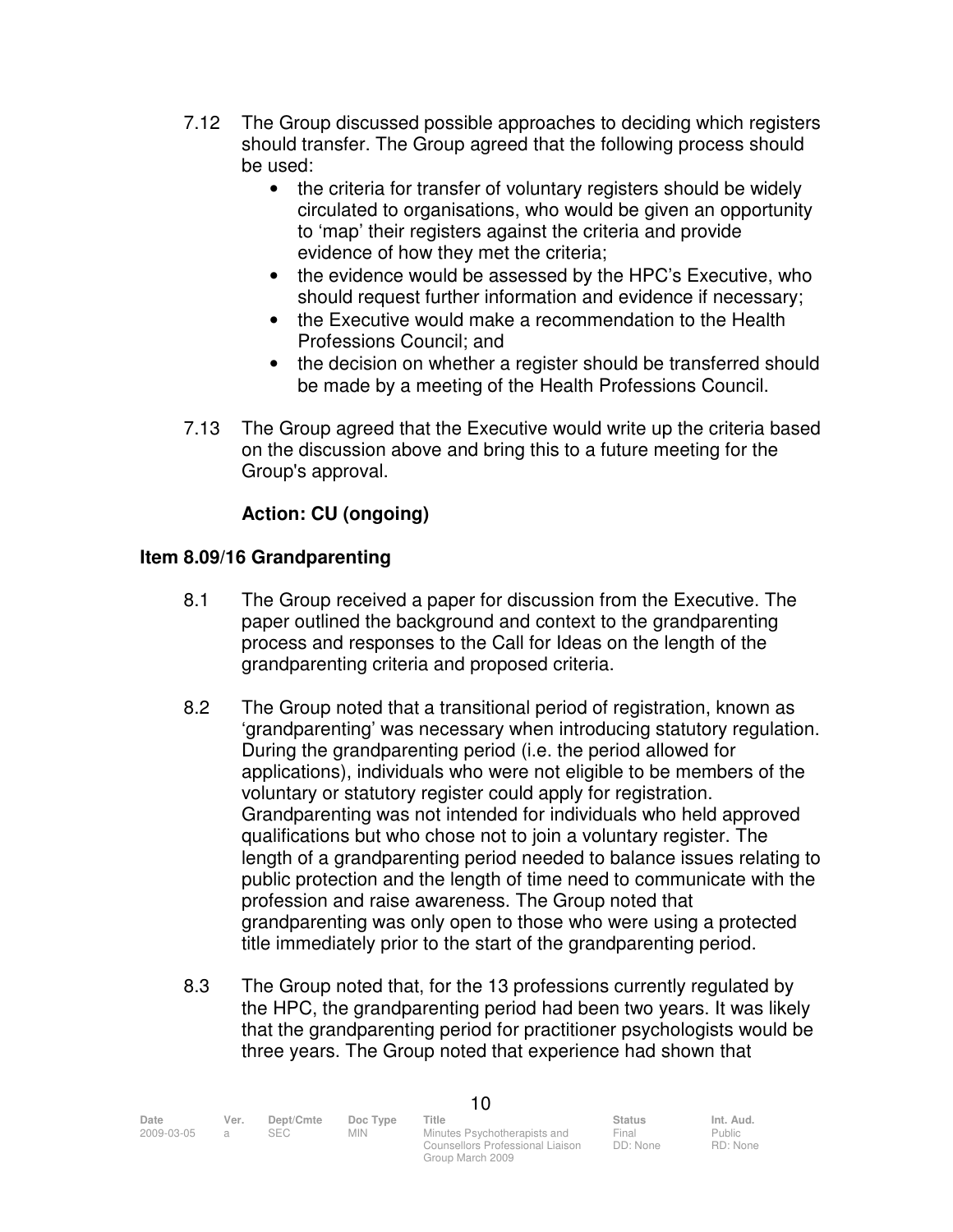grandparenting applications tended to peak in the last few months of the grandparenting period, irrespective of its length.

- 8.4 The Group noted that each practitioner would need to make an individual application during the grandparenting period. Each application would be assessed by two registration assessors who were appropriately qualified members of the profession. If an application was unsuccessful, the applicant had a right of appeal to the HPC. If the appeal was dismissed, the appellant could appeal to the county court and, in Scotland, to the sheriff. The Group noted that an individual could continue to practise using a protected title until the outcome of their application and any appeal was known.
- 8.5 The Group noted that the criteria for consideration of a grandparenting application would be subject to a consultation process.
- 8.6 The Group noted that statutory regulation of psychotherapists and counsellors had been discussed by the profession for a long time. It was likely that most practitioners were aware of the proposal that the HPC should be the regulator. The Group agreed that there was no clear rationale for an extremely lengthy grandparenting period. The Group agreed that, in these circumstances, the grandparenting period should be two years.

The Group received the following papers to note from the Executive:

# **Item 9.09/17 Summary of working regulatory model**

## **Item 10.09/18 Documents for reference**

## **Item 11.09/19 Workplan**

## **Item 12.09/20 Any other business**

- 12.1 The Group noted that the next meeting would be asked to consider the first draft of the standards of proficiency; a revised set of criteria for transfer of voluntary registers; and issues around whether HPC could protect the title of 'counsellor'. The Group noted that individual members could provide comments or questions by e-mail to the Executive between meetings.
- 12.2 The Group noted that a separate stakeholder event (which was not a meeting of the Group) would be held in Manchester at the end of